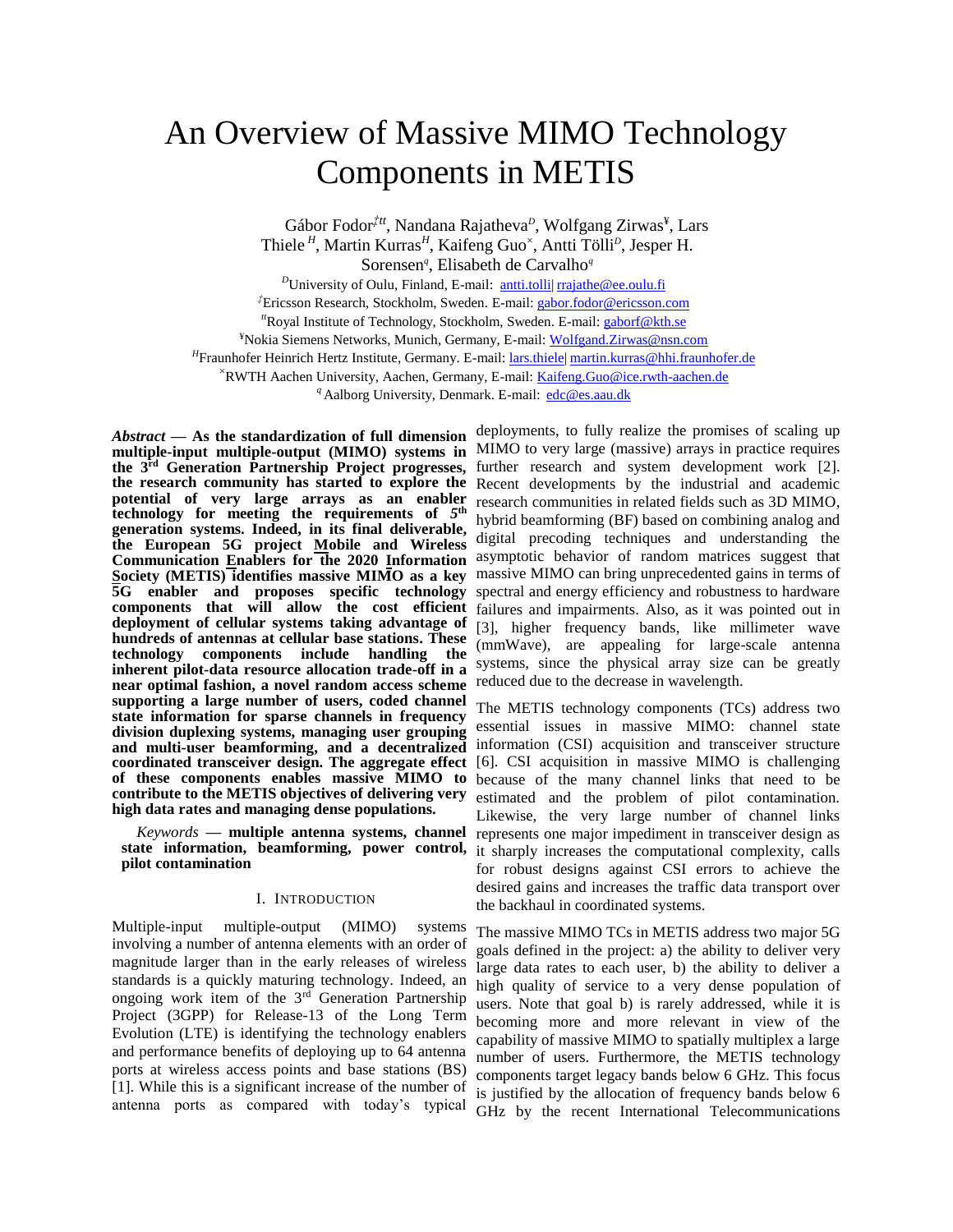Union World Radio Conference WRC-15, while for backhaul. higher frequency bands no allocations for 5G have been made so far.

preferred solution for massive MIMO systems, as it for future works. scales with the number of antennas at the BS, frequency division duplexing (FDD) remains an attractive solution for operators. Therefore, METIS developed TCs both for TDD and FDD systems.

In TDD systems, one of the main impediments specific to massive MIMO is pilot contamination [2], [4], [5]. CSI is acquired via uplink training that is used for downlink beamforming relying on channel reciprocity. In multicell multiuser massive MIMO systems, pilot sequences are typically reused in neighbor cells due to the large number of simultaneously served users and the constraints on pilot sequence lengths. The effect of pilot contamination on the performance of massive MIMO systems, particularly on the achievable rates, has been analyzed by a great number of contributions and efficient mitigation schemes have been proposed [4], [5].

In this paper, we discuss a low-rate multi-cell coordination scheme that allows for pilot sequence reuse across neighbor cells and balances the pilot-data power trade-off. Pilot sequence reuse can avoid pilot contamination among neighboring cells and thereby avoid the most severe effects of interference among pilot signals. Pilot-data power balancing, as an additional technology component, can achieve near optimal rate performance in multicell systems [8]. Furthermore, for a scenario with a massive density of devices and intermittent traffic, we argue that a centralized pilot assignment becomes infeasible and propose a decentralized assignment based on coded random access at the devices, along with a data communication protocol. In FDD systems, the main impediment is the scalability of CSI acquisition with the number of antennas. In this paper, we argue that exploiting the sparse properties of the channel in urban environments and using the concept of coded CSI reporting can provide a solution.

For multi-cell multi-user massive MIMO systems, we propose low complexity transceiver designs that well approximate the performance of centrally coordinated schemes. The large density of users is addressed by devising a user clustering and grouping mechanism enabling an independent user selection and precoding per-group. In principle, multi-cell coordinated transceiver design imposes a heavy traffic load on the backhaul due to the large number of channel links. Those constraints are relaxed relying of large scale system analysis which enables a design based on local CSI and the exchange of long term statistics on the

While time division duplexing (TDD) is the widely Section IV offers concluding remarks and proposes topics The next section discusses CSI acquisition techniques. Section III discusses transceiver design aspects, while

### II. CHANNEL STATE INFORMATION ACQUISITION

# *A. Low Rate Multi-cell coordination for pilot contamination mitigation in TDD systems*

Understanding and managing the inherent trade-offs related to CSI acquisition in massive MIMO systems is fundamental to the design of such systems [4], [5], [7]. As it has been discussed in details in [4], the level of pilot contamination in terms of the number of users using non-orthogonal pilot sequences can be controlled by, among other techniques, setting the pilot sequence reuse factor across the cells of a multi-cell system. Also, the effect of pilot contamination can be mitigated by downlink pilot contamination elimination precoding (PCEP) proposed by [5]. In our approach, the level of pilot contamination is controlled by adaptively setting the pilot reuse factor and balancing the pilot-data power ratio, which is beneficial for both the uplink and downlink performance.

When operating in limited coherence time and frequency channel conditions, the number of symbols that is available within the coherence time of the channel is limited and the inherent trade-offs between allocating resources to pilot and data symbols include the following:

- Allocating more power, time, or frequency resources improves the quality of the channel estimate, but leaves fewer resources for uplink and downlink data transmission.
- Constructing longer pilot sequences helps to avoid tight pilot reuse in multi-cell systems, which in turn helps to reduce or avoid pilot contamination. On the other hand, spending a greater number of symbols on pilots increases the pilot overhead.
- In multiuser MIMO systems, increasing the number of orthogonal pilot sequences may increase the number of spatially multiplexed users, since a larger number of orthogonal pilot sequences enable the system to distinguish a larger number of users in the code domain. However, this comes at the expense of having longer pilot sequences.

The METIS massive MIMO concept combines the coordinated allocation of resources available for pilot (reference) signals across multiple cells and the balancing of the pilot-data resources within each cell [8]. For pilot contamination mitigation, the Operation and Maintenance (O&M) System employs low-rate multi-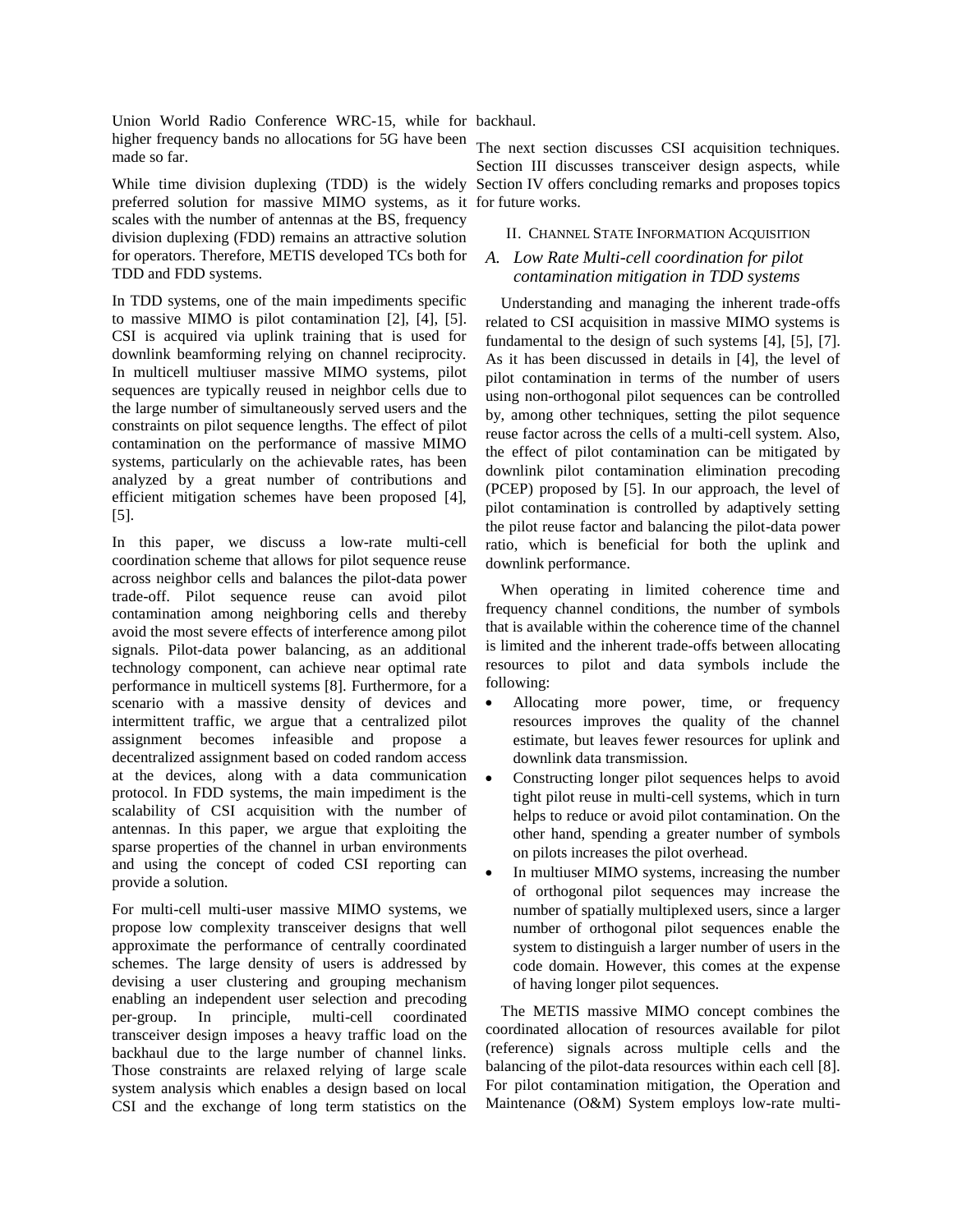the coherence time budget that can be used for creating techniques from the area of coded random access [\[9\]](#page-7-0). pilot sequences.



**Figure 1: Pilot (reference signal) reuse management by the operation and maintenance (O&M) system and balancing the pilot-data balance in multi-cell massive MIMO systems** 

For example, at pedestrian speed of 1.5 m/s and outdoor cell radius of around 1000 m at 2 GHz carrier frequency, the number of symbols within the coherent bandwidth and time are around B  $T = 300$  KHz x 25  $ms = 7500$ , whereas this coherent budget is only a few hundred symbols at vehicular speeds (with coherence applied as matched filters on the received data signals. time of  $T \approx 1.25$  ms).

pilot interference can be caused by all surrounding cells. Therefore, within each cell, each mobile station scale to maximize spectral efficiency [8].

# *B. Random Pilot Access for Crowd Scenarios in TDD Systems*

One of the main METIS objectives has been to has the potential to serve a very high density of users user 4. and thereby help achieve the area spectral efficiency goal. In such a crowd scenario, the number of orthogonal pilots is much smaller than the number of users. In addition, non-streaming applications are considered that are characterized by intermittent and unpredictable traffic. Those features prohibit a centralized pilot assignment to the users so that random access to the pilot sequences by the users becomes a natural solution.

In the METIS solution, random pilot access is coupled with data transmission in the uplink of a TDD system. Random pilot access brings a new perspective on pilot

cell coordination to set the pilot reuse factor (e.g. pilot contamination that is seen as a collision in a random reuse-1 or pilot reuse-3) depending on the cell load and access protocol and solved accordingly using novel

> We target multi-cell scenarios, machine-type communications and also 5G scenarios as defined in METIS, where new types of massive array deployment have been determined for hotspots. One example has very large arrays deployed along the infrastructure of a stadium. In such scenarios, pilot contamination becomes an intra-cell interference problem, while in the literature, it has been typically defined as an inter-cell interference problem, which is less easily manageable.

> To understand the proposed solution, consider the random access system with a time slotted transmission schedule shown in Table I. In each time slot, each user is active with probability  $p_a$ . An active user chooses a pilot sequence at random from a set of size *τ* and transmits it followed by a data transmission. A user may be active in multiple time slots, where the data is retransmitted as a repetition code until the end of the transmission frame. When two or more users apply the same pilot sequence in the same time slot, the channel estimate will be contaminated. More specifically, an estimate of the sum of the involved channel vectors is achieved. Instead of discarding contaminated channel estimates, they are

Notice that even a greater-than-one pilot reuse noise-free reception. User 1 and User 4 (with channels  $h_i$ scheme does not eliminate pilot contamination, since and data  $x_i$  (i=1, i=4)), collide: the channel estimate employs pilot-data power ratio balancing at a fine time the training and data domain, we get two filtered signals: drastically increase the area spectral efficiency that is transmission of  $s_2$ . Through simple subtraction, we can the bit rate per unit area [6]. Thanks to the very large now cancel the interference from user 1 in the signals number of antennas at the BS, a massive MIMO system from time slot 1, in order to recover the message from As a simple example, consider time slot 1 in Table I and corresponding to the transmission of pilot  $s_1$  is  $h_1 + h_4$ . Applying this contaminated estimate as a matched filter in  $(h_1 + h_4)^H (h_1 s_1 + h_3 s_2 + h_4 s_1) = (\|h_1\|^2 + \|h_4\|^2) s_1$ and  $(h_1 + h_4)^H (h_1 x_1 + h_3 x_3 + h_4 x_4) = ||h_1||^2 x_1 +$  $\|h_4\|^2 x_4$ . The second equation assumes orthogonality between user channels (correlation is considered as interference). Similarly, time slot 3 gives us  $||h_1||^2 s_2$  and  $\|h_1\|^2 x_1$ , when applying the matched filter given by the

|                   | Time slot 1    |       | Time slot 2    |         | Time slot 3    |               |
|-------------------|----------------|-------|----------------|---------|----------------|---------------|
| User 1            | S <sub>1</sub> | $x_I$ |                |         | s <sub>2</sub> | $x_I$         |
| User <sub>2</sub> |                |       | $S_I$          | $x_2$   |                |               |
| User 3            | $\mathbf{32}$  | $x_3$ |                |         | $\mathbf{S}$   | $\mathcal{X}$ |
| User 4            | S <sub>T</sub> | $x_4$ | $S_2$          | $x_4$   |                |               |
| User 5            |                |       | s <sub>2</sub> | $x_{5}$ | $S_I$          | $x_5$         |

**Table I: Example of uplink transmission during 3 time slots using coded random access with a set of 2 pilot sequences**  $s_1$  **and**  $s_2$ **.**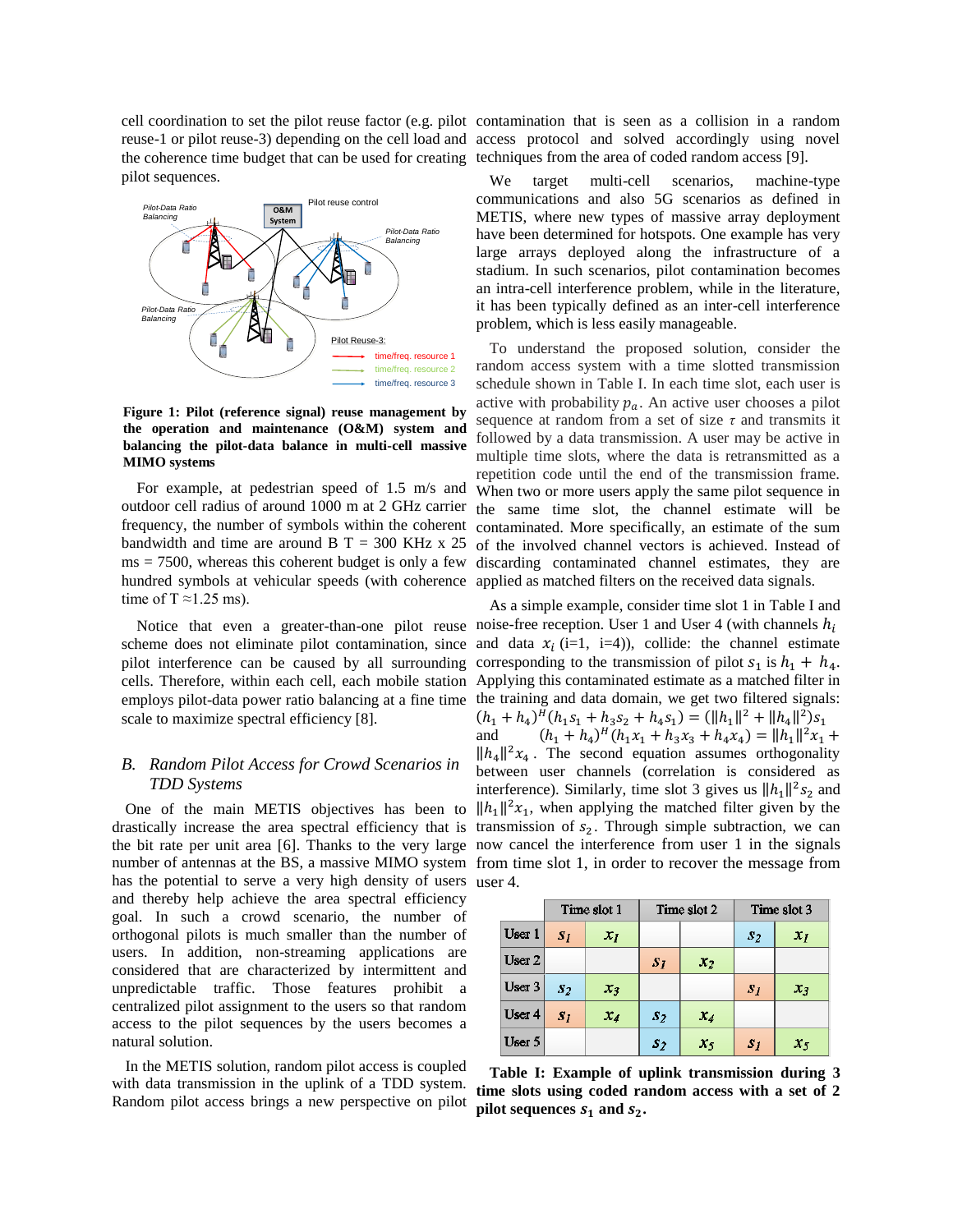random access systems are asymptotically optimal in the the sparse sub-beams. sense that they achieve the throughput of fully scheduled and thereby interference free operation. Numerical evaluations show that the proposed solution achieves 45% of the throughput of scheduled operation with 400 antennas at the base station. For comparison, a scheme reminiscent of the conventional method of slotted promising way to mitigate pilot contamination in scenarios with high user density.

## *C. Coded CSI for Sparse Channels in FDD Systems*

In order to harvest the potential gains of massive MIMO technology in frequency domains below 6 GHz (which is considered as the borderline to cmWave systems in the 3GPP), massive MIMO should be facilitated for TDD as well as FDD systems to cover the available paired and unpaired frequency bands. CSI acquisition in FDD systems poses new challenges compared to the typically assumed reciprocity based channel estimation concepts [10]. In METIS, this challenge is addressed by employing coded CSI that takes advantage of the sparsity of the channel as described below.

FDD requires the explicit estimation of downlink (DL) channel components (CC) and the reporting of the estimated CSI using a feedback channel. The wellknown grid of beams (GoB) concept can be advantageously used to subdivide the cells into radial subsectors by a limited set of fixed beams. The key observation is that employing GoB at the BS limits the number of effective wireless channels and thereby the overhead for CSI estimation and reporting. Specifically, the number of CC that are within a certain power window of, for example, 20 dB with respect to the strongest CC are only a small subset of all CCs; typically, 10 to 20 out of overall several hundreds of potential CCs. Thus, the overall channel matrix, containing the CSI between all BS antenna elements and served user equipment (UE) will be sparse.

Our proposed coded CSI concept allows UEs to estimate the UE individual subsets of, for example, the 20 relevant CCs out of 100 or more CCs in total. Each UE estimates and reports the CSI for its sparse set of relevant CCs to the BS, which combines this information to an overall sparse channel matrix. A Vandermonde like beam specific pilot sequence (= code) is applied to each  $CC - or$ , equivalently, Tx-beam. These *non-orthogonal* sequences provide, for each UE, a

It has been shown that carefully designed coded full rank sparse matrix for any potential combination of

ALOHA achieves 33%. With 1024 antennas at the base prediction per effective CC as a further 5G pillar such low station, 61% is achieved. Therefore, unifying the powers CSI estimation errors will help to approach the of massive MIMO and coded random access is a performance gains that can be obtained with perfect CSI. The benefit of using non orthogonal sequences is the high number of supported beams with a limited number of orthogonal pilot resources. Despite an overhead of less than 5 to 10% an average normalized mean square error below 20dB [6] could be achieved. Together with channel

#### III. TRANSCEIVER DESIGN

*A. Joint User Clustering, Grouping and Multi-User Beamforming for High User Density Scenarios*



**Figure 2: User clustering, grouping and beamforming. A group of served users are similar in terms of second order statistics that can be advantageously used in the precoding step.**

Massive MIMO promises spectral efficiency gains by spatial multiplexing of multiple devices [2]. This increased number of devices results in higher complexity and increased signalling or feedback overhead. Thus, new concepts, taking into account user clustering, grouping and beamforming are required. For example, Joint Spatial Division and Multiplexing (JSDM), illustrated in Figure 2, has been proposed to relax feedback and signalling requirements in FDD systems [11].

Therein a two-stage beamforming scheme is used to decouple user-clusters (= groups) from each other such that independent user selection and precoding per group are enabled. The original JSDM scheme proposed in [\[11\]](#page-7-1) has been designed for an FDD system, and inter-cell interference was not considered by assuming only a single BS. The novelty of the METIS TC, compared to the original JSDM scheme, is the adaptation to TDD mode by including inter-cell interference (ICI) feedback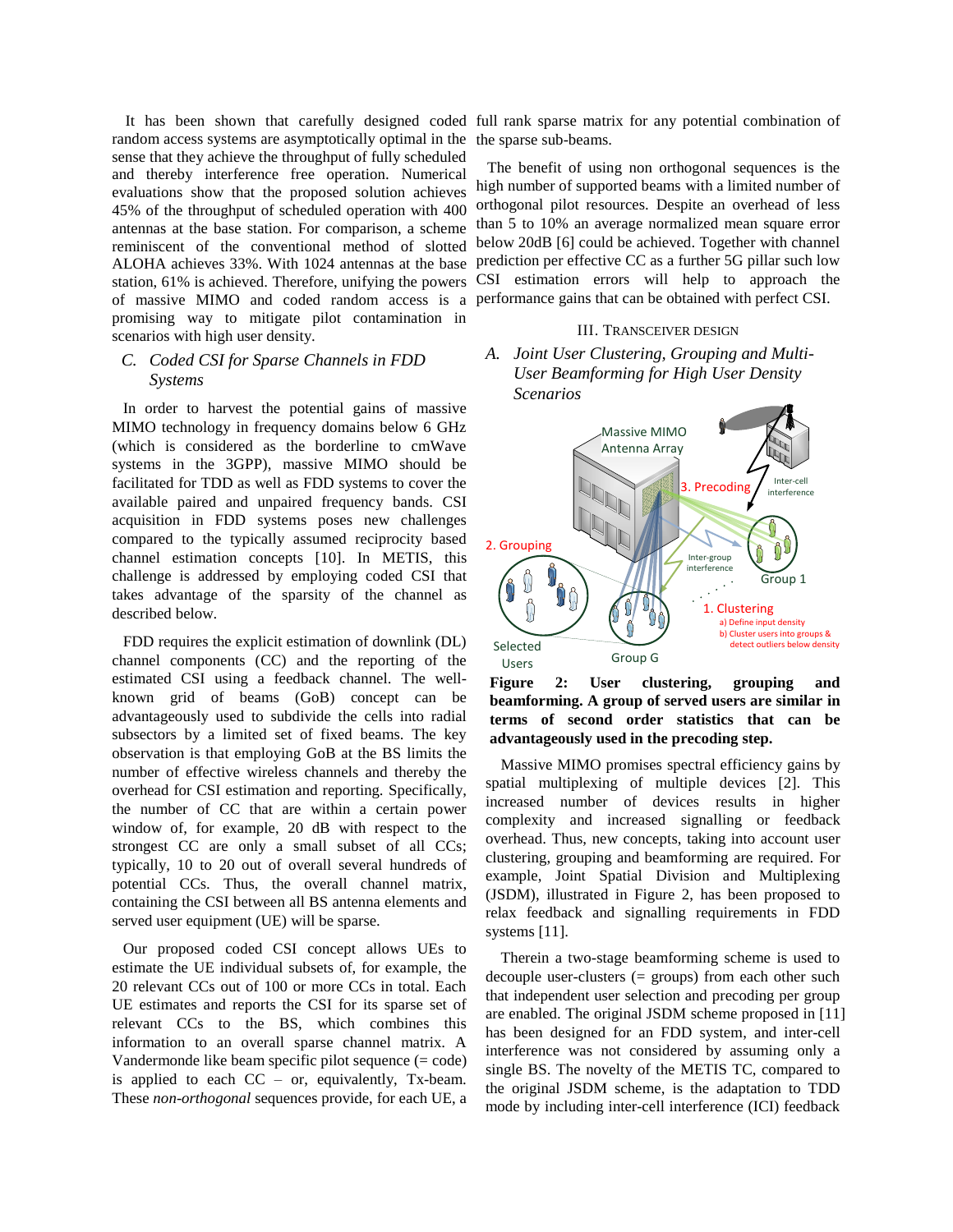from the users, and thereby enabling ICI aware precoding. Accordingly, a two-stage beamforming process embedded in the first and third steps of the METIS concept is proposed:

- 1. The **first** step of **user clustering** divides all users connected to a BS into *groups* with similar second-order channel statistics. We adapted the density-based spatial clustering of applications with noise (DBSCAN) algorithm to cluster an adaptive number of groups with respect to a certain density (see Reference [EKS+96] in [6]). DBSCAN is a partial clustering mechanism implying that all users without suitable neighbors are discarded into a "noise" group. From this the first-stage (second order statistics) beamformer is derived to spatially separate the user groups and allow independent processing per group, using eigenbeamforing or block diagonalization.
- 2. In the **second** step, the **user selection** is done for each group independently and any multi-user precoding scheme can be applied. Due to the similar channel properties *per group* (characterized by the same dominant eigenvectors of the channel covariance matrix, as in [11]) an intuitive good solution is semiorthogonal user selection (SUS) as in [12] to find a user subset for spatially multiplexed downlink transmission. In Reference [12], the SUS algorithm is adapted with the maximum sum-rate objective using rate approximation**.** This ensures that the sum-throughput is increased while the limited transmit power budget is divided among all active spatial data streams.
- 3. In the **third** step, the **precoding** weights for simultaneous multi-user transmission are obtained based on the effective channel (the product of the channel and the first step precoder). Due to ICI from BSs with a lower number of antennas -- as with current LTE base stations or small cells --, a subset of the users is interference limited. Thus, ICI has to be considered in the precoder design to balance signal, inter beam a certain metric is optimized. We use regularized zero-forcing precoding where and feedback to the BS, see [12] for more details. ICI values via a backhaul link [14].

It was shown that by combining these three steps, large performance gains in sum-throughput in the order of 10 times can be achieved using a 256 antenna array compared to a baseline LTE-A scenario with 8 antennas, see [6**]** for the detailed scenario assumptions. The gains of user grouping and ICI aware precoding from step 2 and 3 without clustering are given in [12]. It is noteworthy, that the only additional overhead compared to other TDD massive MIMO schemes is the wideband power value proposed in step 3.

The main finding of this section is that user clustering with traditional algorithms like K-means (see the reference [AV07] in [6]) is not practical since the number of groups is required as an input parameter, which is not known a-priori. An exhaustive search over all possible combinations of user clustering is hardly feasible due to complexity reasons.

Therefore, a more advanced clustering algorithm is required where the clustering of groups depends on the data structure, such as density. We propose the DBSCAN algorithm where a target density is required to form a cluster defined by the minimum number of neighbors within a certain radius and used as input. These parameters can be adapted by the system on the current user distribution.

## *B. Decentralized Coordinated Transceiver Design*

As a consequence of the potential advantage offered by coordinated multipoint (CoMP) [13], different CoMP variants have been included for the downlink of LTE Advanced systems, such as coordinated beamforming (CB) and joint transmission (JT). With CB, each BS serves the users in its cell by considering the interference generated to the users in other cells. On the other hand, for JT, all users in the cluster are served by all the cooperating BSs, which have available data to the users. Ideally, to enable coordinated beamforming, CSI of all the users in the cluster has to be exchanged between the cooperating BSs. This imposes constraints on the capacity and the delay of the backhaul, which may not be achievable in practice.

(multi-user) interference and ICI power such that Theoretically, in a multi-cell scenario with a very large interference is considered in the regularization transmission. In practice, however, the maximum number values. Therefore, we introduced an additional of antennas at each BS is limited. Consequently, feedback consisting of a scalar (assuming single interference-aware precoder design with inter-node antenna users) broadband power-value as a cooperation should be applied for optimal handling of the coarse quantization of the interference-remaining ICI [14]. In minimum power beamforming, the covariance matrix (receive covariance matrix optimal decentralization can be realized by exchanging subtracted by signal power) measured at the users instantaneous locally acquired CSI or terms related to the antenna array at the BS, the inter-cell interference (ICI) inter-cell can be entirely eliminated by using simple maximum ratio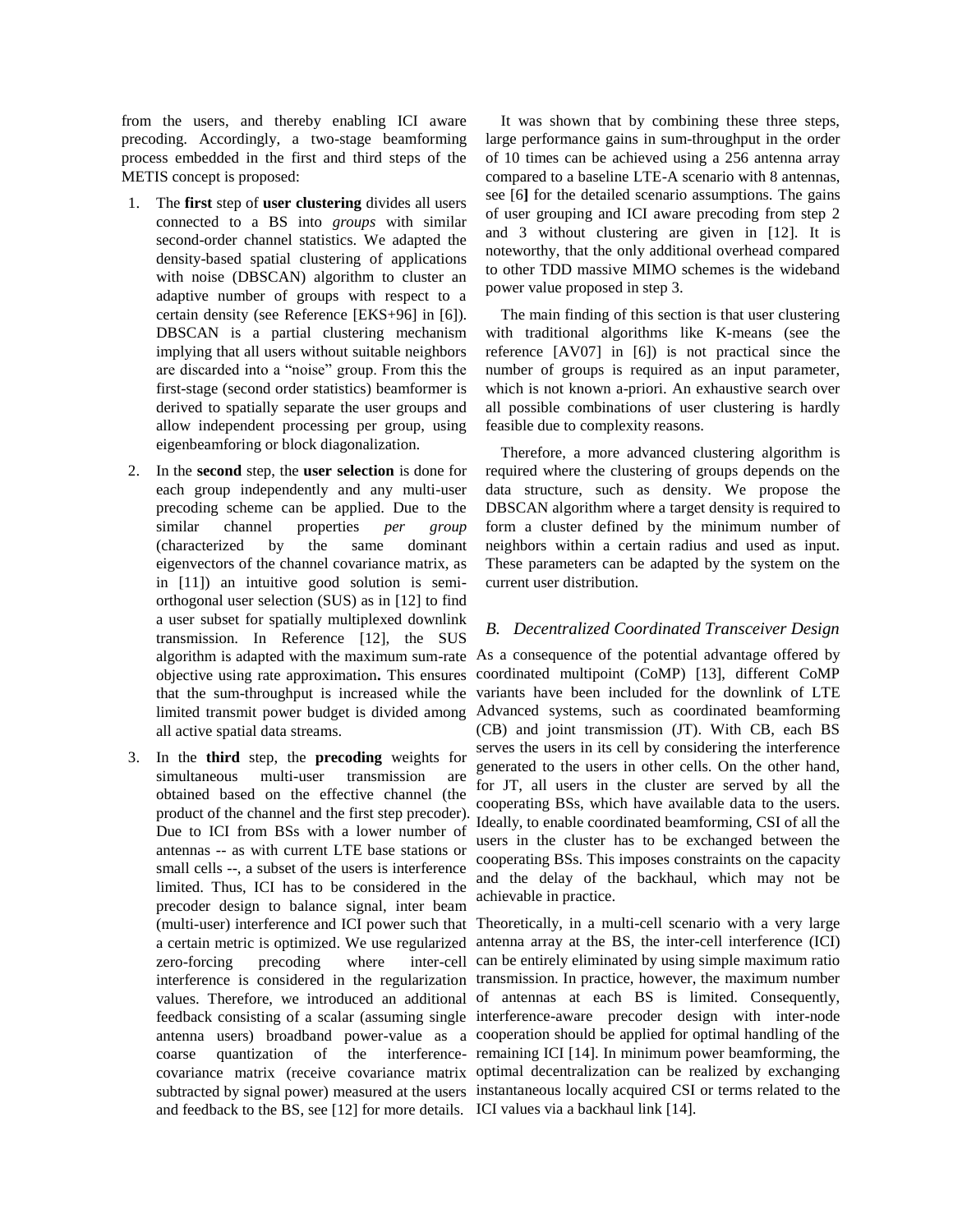correlated channel. The method relies only on *local* CSI knowledge along with channel statistics exchanged among coordinating BSs. Still, the error in approximations causes variations in the resulting SINR values which violate the target SINR feasibility.

Another approach proposed in [6] is to utilize optimization decomposition to decouple the centralized problem to BS-specific subproblems by considering the ICI as the principal coupling parameter among BSs. Furthermore, the ICI terms coupling the coordinating BSs can be approximated via large system analysis such that the ICI terms depend only on the statistical properties of the channel vectors. The large dimension approximation for the ICI terms provides an approximately optimal distributed algorithm that gives the locally feasible beamformers based on the exchanged channel statistics (large-scale fading characteristics and antenna correlation). Only a limited cooperation between nodes is required to share the knowledge about channel statistics among coordinating BSs.



**Figure 3: Comparison of the required relative transmit power for 0 dB SINR target. MRT ignores interference and yields poor SINR (right hand side axes), whereas the other schemes meet the 0 dB SINR target.**

A cellular network with 7 cells is considered. In this In this paper we highlighted technology components that example, users are equally distributed between cells and

To decrease the load on the backhaul links, the results loss to each user. The local DL channel knowledge is from random matrix theory can be utilized to develop acquired from UL pilots assuming TDD channel approximately optimal beamforming algorithms based reciprocity. The correlation among channel entries *(i, j)* on uplink-downlink duality, as carried out in [15] for between BS-*b* and User-*k* is captured using a simple independent and identically distributed channels. The exponential model  $[\theta_{b,k}]_{i,j} = \rho^{|i-j|}$ , where  $\theta$  is the algorithm proposed in [6] gives the approximately channel covariance matrix and  $\rho$  represents the optimal dual uplink power allocations and the correlation coefficient (assumed to be 0.8 in the numerical corresponding downlink beamformers for the general example of Figure 3). More elaborated models have been used in [6] and the references therein.

> Figure 3 shows the transmit power versus the number of antennas for 0 dB SINR target. The algorithm based on ICI approximation is compared to maximum ratio transmission (MRT), zero forcing and optimal centralized beamforming averaged over 1000 random drops. The number of antennas at each BS is varied from *N*=14 to *N*=84 while the total number of users is equal *K=N/2*. Thus, the spatial loading is fixed as the number of antennas is increased. The results demonstrate that the gap between the proposed approximated ICI algorithm and the optimal case (denoted as *centralized*) diminishes as the number of antennas and users increase. The relatively small gap even with small dimensions indicates that the approximated algorithm can be applied to the practical scenarios with a limited number of antennas and users.

Figure 3 further demonstrates that both the centralized algorithm and the approximated ICI algorithm greatly outperform the zero forcing beamforming and the performance gap is constant as both *N* and *K* are increased. The gap is mainly due to the fact that the zero forcing algorithm wastes degrees of freedom for nulling the interference towards the distant users while both the approximated and the optimal centralized algorithm find the optimal balance between interference suppression and maximizing the desired signal level. MRT obviously requires the least power since the interference is completely ignored at the transmitter. However, as Figure 3 shows, the achievable SINR at the receiver is greatly below the SINR target values due to uncontrolled interuser interference.

#### IV.CONCLUDING REMARKS

Scaling up MIMO to hundreds of antenna elements promises unprecedented increase in spectral and energy efficiency. While current standardization efforts target up to 64 antenna ports, the research community, including the METIS project, are developing specific technology components that will allow for several hundreds of antennas at BSs and wireless access points.

an exponential path loss model is used to assign the path inherent trade-off between pilot and data resources in provide solutions to the problems of balancing the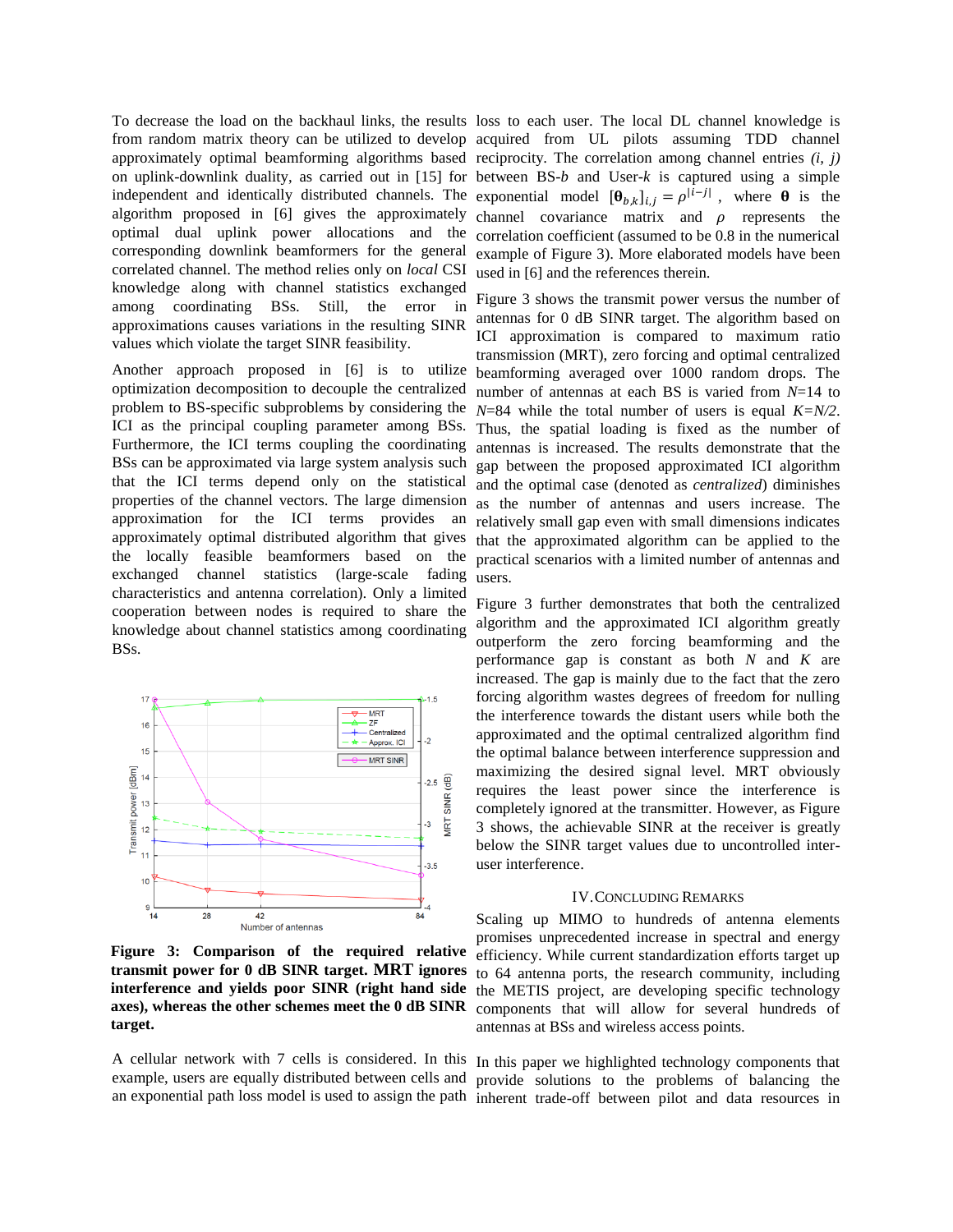limited backhaul resources. These TCs are solution scenarios is left for future works. approaches to the problems of CSI acquisition in dense uplink pilot and data power control scheme can be

multicell systems, acquiring CSI for dense user advantageously combined with the decentralized populations and in FDD systems, scalable beamforming coordinated transceiver design. Determining the exact to a large number of users and multicell operation with combination of the proposed TCs in specific deployment

user populations and scalable transceiver designs for a These ideas and concepts will help massive MIMO to live large number of BS antennas. These TCs can be up to the promises and expectations on the capability of deployed separately or in suitable combinations (Figure delivering very high data rates to each user in high user 4). For example, the joint user clustering and grouping density situations. In fact, the results of METIS suggest scheme facilitating DL beamforming can be combined that massive MIMO is a useful TC not only for creating with the coded random access based uplink scheme to high capacity access links, but also for boosting the support very high density of users. Also, the multicell capacity of backhaul links in dense deployment scenarios.



**Figure 4 The METIS technology components – CSI based precoding, pilot-data resource balancing, user grouping, limited multicell coordination and uplink transmission using coded random access – can be integrated or used separately in future massive MIMO systems.**

#### **REFERENCES**

- 1. 3GPP TR 36.897 3GPP TR 36.897<br>V13.0.0, "Study on Elevation  $\begin{array}{cc}\n\text{udy} & \text{on} & \text{Elevation} \\
\text{Full} & \text{Dimension} & \text{(FD)}\n\end{array}$ Beamforming, Multiple Input Multiple Output (MIMO) for LTE", Release 13, June 2015.
- 2. F. Rusek, D. Persson, B. K. Lau, E. G. Larsson, T. L. Marzetta, O. Edfors, and F.

Tufvesson, "Scaling Up MIMO – Opportunities and Challenges with Very Large Arrays", *IEEE Signal Processing Magazine*, Volume 30, No. 1, pp. 40-60, January 2013.

3. Shuangfeng Han, Chih-lin I, Zhikun Xu and Corbett Rowell, "Large-scale Antenna Systems with Hybrid Analog and Digital Beamforming for Millimeter Wave 5G", *IEEE Communications Magazine*, Vol. 53 ,